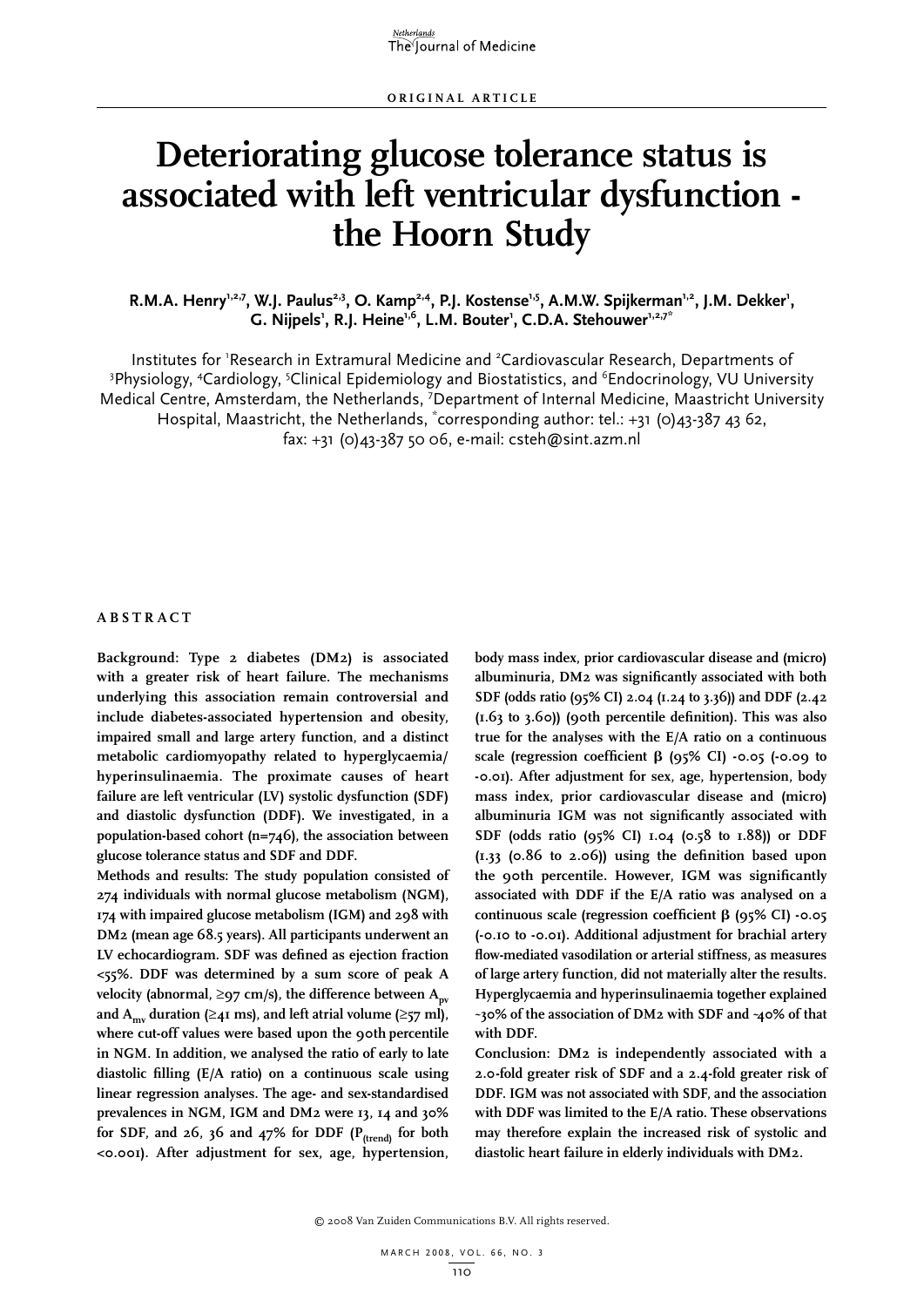## **K e y w ords**

Cardiovascular disease, diabetes, echocardiography

# **Int r o d uct i o n**

Type 2 diabetes (DM2) is associated with an increased risk of heart failure.<sup>1-4</sup> The mechanisms underlying this association remain controversial, and there may be at least three possibilities. First, DM2 is often associated with hypertension and obesity, and these risk factors may in part account for the association of DM2 with heart failure.<sup>5-7</sup> Second, DM2 may lead to heart failure by impairing large and small artery function, because DM2 causes atherothrombotic coronary artery disease,<sup>8</sup> diabetic microangiopathy,9 small and large artery endothelial dysfunction<sup>10,11</sup> and increased arterial stiffness.<sup>12,13</sup> Third, DM2 may cause a distinct metabolic cardiomyopathy related to hyperglycaemia and/or hyperinsulinaemia.<sup>14-16</sup> The proximate causes of heart failure are left ventricular (LV) systolic and diastolic dysfunction. Previous studies

on the association between glucose metabolism and LV function have not yielded consistent results, possibly because these studies were relatively small, $17-27$  had targeted selected populations, $18,19,22-24,28$  or dealt exclusively with  $DM2$ ,  $17-28$  whilst population-based studies focused primarily on LV structure.<sup>29-33</sup> In addition, it is unclear whether LV dysfunction can also be detected in impaired glucose metabolism (IGM), i.e. impaired fasting glucose or impaired glucose tolerance.<sup>29,34-36</sup> The latter is of particular importance as investigations in IGM could give insight into the early development of DM2-related LV dysfunction.

In view of these considerations, we investigated, in a population-based cohort (n=746), the association between deteriorating glucose tolerance status on the one hand and echocardiographically determined LV systolic and diastolic function on the other. In addition, we explored the mechanisms underlying any such associations.

# **M eth o d s**

#### **Study population**

For the present investigation we used data from the 2000 follow-up examination of the Hoorn Study<sup>37</sup> and data from the Hoorn Screening Study,<sup>38</sup> both of which were population-based. Details have been described elsewhere.<sup>13</sup> The entire study population consisted of 822 individuals (290 with a normal glucose metabolism (NGM), 187 with IGM, and 345 with DM2). Glucose tolerance status was determined by a single oral glucose tolerance test according to the 1999 WHO criteria (i.e. NGM: fasting glucose  $\langle 7.0 \text{ mmol/l} \rangle$  and post-load glucose  $\langle 7.8 \text{ mmol/l} \rangle$ ; IGM: fasting glucose ≥7.0 mmol/l and postload glucose ≤11.1 mmol/l; DM2: fasting glucose ≥7.0 mmol/l and post-load glucose >11.1 mmol/l).

## **Echocardiography**

A single ultrasound research technician blinded to the participants' clinical or glucose tolerance status obtained an LV echocardiogram according to a standardised protocol consisting of 2D, M-mode, spectral and colour flow Doppler recordings, with the use of an ultrasound scanner (HP SONOS 5500; 2-4 Mhz transducer, Andover, Massachusetts, USA). 2D recordings were performed in parasternal long- and short-axis views, and apical four- and two-chamber views.39 Pulsed-Doppler spectral recordings were obtained with the sample volume placed at the tips of the mitral leaflets and, for the pulmonary venous flow, at the orifice of the right upper pulmonary vein. All recordings were digitally stored and analysed off-line according to international guidelines.39

We measured left atrial and ventricular diastolic and systolic diameters, and posterior wall (PWT) and interventricular septum thicknesses (IVS) from M-mode. Left atrial and ventricular systolic and diastolic volumes and ejection fraction were calculated from the apical four chamber view using the modified Simpson formula. Left ventricular mass was calculated as  $o.8(1.04)$  ((EDD + IVS + PWT)<sup>3</sup> - EDD3 ) + 0.6 (in grams), and relative wall thickness as (IVS + PWT)/EDD. From the transmitral pulsed-Doppler recordings, we obtained peak E and A velocities, the ratio of early to late diastolic filling (E/A ratio) and the deceleration time E. Isovolumetric relaxation time was measured as the time from the end of aortic flow to the onset of mitral flow. From the pulmonary vein pulsed-Doppler recordings, we obtained the pulmonary vein flow A wave duration  $(A_{\text{pv}})$  and the duration of the A wave  $(A_{\text{mv}})$  over the mitral valve.40 Each echocardiogram was inspected afterwards by a senior cardiologist blinded to the participants' clinical or glucose tolerance status to monitor quality of both recordings and readings.

# **Systolic and diastolic LV function**

Normal LV systolic function was defined as ejection fraction  $\geq$ 55%, and LV systolic dysfunction as ejection fraction <55%.39 Normal LV diastolic function was defined as a sum score of 0 points, and LV diastolic dysfunction as a sum score  $\geq$ I point, on the basis of the sum of three indices of late diastolic function, i.e., peak A velocity (0 points if <97 cm/s, 1 point if  $\geq$ 97 cm/s); difference between A<sub>pv</sub> and A<sub>mv</sub> duration (0 points if <41 ms; 1 point if ≥41 ms); and left atrial volume ( $\circ$  points if <57 ml, 1 point if  $\geq$ 57 ml), where the cut-off values were 90th percentile in individuals with NGM. In addition, we analysed the E/A ratio on a continuous scale.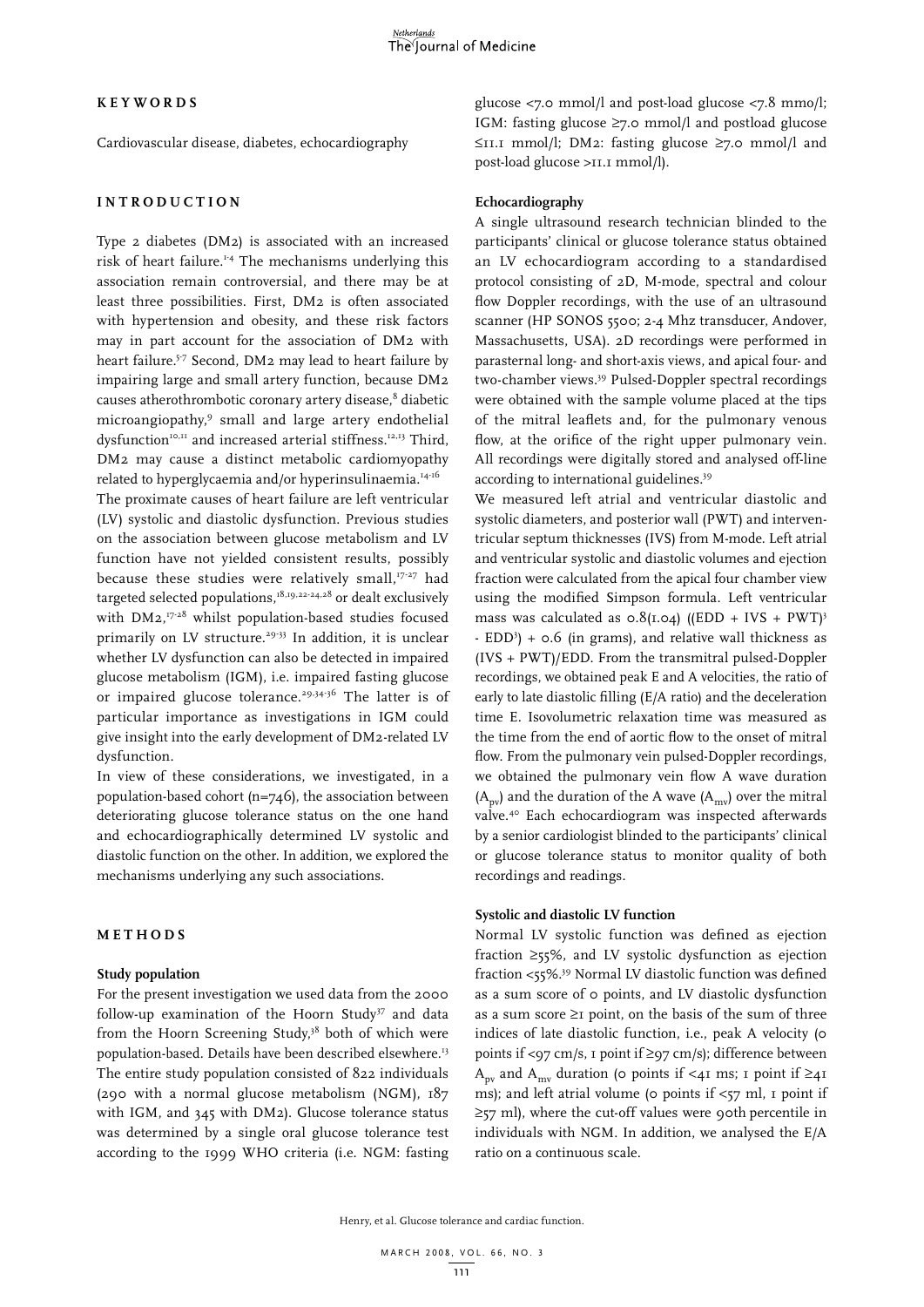## **Other measurements**

Health status, medical history, medication use and smoking habits were assessed by questionnaire.<sup>37,38</sup> We determined systolic and diastolic pressure, hypertension, glucose, glycated haemoglobin, insulin, serum total, high-density and low-density lipoprotein cholesterol, serum triglycerides, serum creatinine, (micro)albuminuria (as an estimate of (diabetic) microangiopathy), body mass index (BMI), waist-to-hip ratio and ankle-brachial pressure index as described elsewhere.37,38 Insulin resistance was calculated according to the HOMA model.<sup>41</sup> Resting electrocardiograms were automatically coded according to the Minnesota Code.<sup>15</sup> Hypertension, prior cardiovascular disease and (micro) albuminuria were defined as described previously.<sup>13,42</sup> Endothelial function was estimated from noninvasive brachial flow-mediated vasodilation,<sup>11,43</sup> and central and peripheral artery stiffness from arterial ultrasonography, echocardiography and radial applanation tonometry.<sup>12,13</sup>

## **Statistical analyses**

All analyses were carried out with SPSS (SPSS, Chicago, USA). We used analyses of covariance (ANCOVA), with linear contrast, to investigate trends in left atrial and ventricular mean values across categories of glucose tolerance. All statistically significant trends were tested on whether they deviated from linearity. The associations between glucose tolerance status and LV function were investigated with the use of logistic regression, in which LV dysfunction was classified as absent *vs* present (the 90th percentile definition). In addition, we analysed the E/A ratio on a continuous scale using linear regression analyses. In both these statistical methods glucose tolerance status was defined by dummy variables for IGM and DM2 with NGM as reference category. We first analysed the associations without any adjustments (crude model) and then with adjustments for potential confounders (adjusted models). As LV function is known to be affected by sex, age, hypertension and prior

| Table 1. Characteristics of the study population according to glucose tolerance status |                         |                              |                                       |                             |               |  |  |
|----------------------------------------------------------------------------------------|-------------------------|------------------------------|---------------------------------------|-----------------------------|---------------|--|--|
|                                                                                        |                         | Normal glucose<br>metabolism | <b>Impaired glucose</b><br>metabolism | Type 2 diabetes<br>mellitus | $P_{(trend)}$ |  |  |
| No.                                                                                    | m/f                     | 274 (133/141)                | 174 (86/88)                           | 298 (160/138)               |               |  |  |
| Age                                                                                    | years                   | $68.5 \pm 6.0$               | $70.0 \pm 6.2$                        | $66.9 \pm 8.2$              |               |  |  |
| Systolic pressure                                                                      | mmHg                    | $137 \pm 20$                 | $144 \pm 16$                          | $148 \pm 20$                | < 0.001       |  |  |
| Diastolic pressure                                                                     | mmHg                    | $75 \pm 9$                   | $78 \pm 9$                            | $79 \pm 9$                  | < 0.001       |  |  |
| Pulse pressure                                                                         | mmHg                    | $62 + 16$                    | $67 \pm 13$                           | $69 \pm 15$                 | < 0.001       |  |  |
| Mean pressure                                                                          | mmHg                    | $95 \pm 11$                  | $100 \pm 10$                          | $102 \pm 11$                | < 0.001       |  |  |
| Hypertension                                                                           | %                       | 56                           | 71                                    | 8 <sub>T</sub>              | < 0.001       |  |  |
| Antihypertensive medication                                                            | %                       | 25                           | 35                                    | 51                          | < 0.001       |  |  |
| Total cholesterol                                                                      | mmol/l                  | $5.8 \pm 1.0$                | $5.8 \pm 1.0$                         | $5.5 \pm 1.1$               | 0.003         |  |  |
| HDL cholesterol                                                                        | mmol/l                  | $1.5 \pm 0.4$                | $1.4 \pm 0.4$                         | $I.2 \pm 0.3$               | < 0.001       |  |  |
| LDL cholesterol                                                                        | mmol/l                  | $3.7 \pm 0.9$                | $3.7 \pm 0.9$                         | $3.5 \pm 0.9$               | 0.00I         |  |  |
| Triglycerides                                                                          | mmol/l                  | $I.2$ (0.9-1.5)              | $1.3$ (1.0-1.8)                       | $I.6$ ( $I.2-2.2$ )         | < 0.001       |  |  |
| Lipid-lowering medication                                                              | %                       | 13                           | I7                                    | 20                          | 0.03          |  |  |
| Fasting glucose                                                                        | mmol/l                  | $5.4 \pm 0.4$                | $6.1 \pm 0.5$                         | $7.7 \pm 1.7$               | < 0.001       |  |  |
| Post-load glucose                                                                      | mmol/l                  | $5.6 \pm 1.1$                | $8.0 \pm 1.6$                         | $11.7 \pm 2.7$              | < 0.001       |  |  |
| Glycated haemoglobin                                                                   | %                       | $5.7 \pm 0.4$                | $5.9 \pm 0.4$                         | $6.6 \pm 0.9$               | < 0.001       |  |  |
| Fasting insulin*                                                                       | pmol/l                  | $46.0(35.0-59.0)$            | $65.5(49.3-87.5)$                     | 83.5 (56.0-113)             | < 0.001       |  |  |
| $HOMA-IR^*$                                                                            | AU                      | $1.57$ (1.16-2.04)           | $2.53$ (1.87-3.19)                    | $3.66$ (2.54-5.47)          | < 0.001       |  |  |
| Height                                                                                 | cm                      | $169 \pm 9$                  | $170 \pm 9$                           | $169 \pm 9$                 | 0.99          |  |  |
| Weight                                                                                 | kg                      | $75 \pm 12$                  | $80 \pm 13$                           | $83 \pm 14$                 | < 0.001       |  |  |
| Body mass index                                                                        | $\text{kg/m}^2$         | $26.1 \pm 3.4$               | $27.9 \pm 4.0$                        | $28.9 \pm 4.2$              | < 0.001       |  |  |
| Waist-to-hip ratio                                                                     |                         | $0.90 \pm 0.09$              | $0.94 \pm 0.08$                       | $0.96 \pm 0.10$             | < 0.001       |  |  |
| Prior CVD                                                                              | %                       | 42                           | 47                                    | 53                          | 0.01          |  |  |
| Serum creatinine                                                                       | $\mu$ mol/l             | $94.5 \pm 14.1$              | $94.8 \pm 15.2$                       | $94.9 \pm 19.5$             | 0.80          |  |  |
| (Micro) albuminuria                                                                    | %                       | IO                           | 14                                    | IQ                          | < .001        |  |  |
| Smoking                                                                                | %                       | 15                           | T <sub>8</sub>                        | I3                          | 0.38          |  |  |
| <b>SAC</b>                                                                             | ml/mmHg                 | $I.I \pm 0.3$                | $I.O \pm O.3$                         | 0.9 $\pm$ 0.3               | 50.001        |  |  |
| Carotid distensibility                                                                 | $IO^{-3}$<br>$kPa^{-1}$ | $12.8 \pm 4.2$               | $11.6 \pm 4.6$                        | $10.5 \pm 4.3$              | 50.001        |  |  |
| Brachial FMD <sup>#</sup>                                                              | mm                      | $0.20 \pm 0.15$              | 0.19 $\pm$ 0.18                       | $0.13 \pm 0.17$             | < 0.001       |  |  |

**Data are reported as mean** ± **standard deviation or median (interquartile range). \* n=733 as 13 individuals were on insulin therapy. SAC = systemic arterial compliance (n=695); data on other measures of central and peripheral arterial stiffness have been reported elsewhere.12,13 FMD** = flow-mediated vasodilation  $(n=543)$ .<sup>1</sup>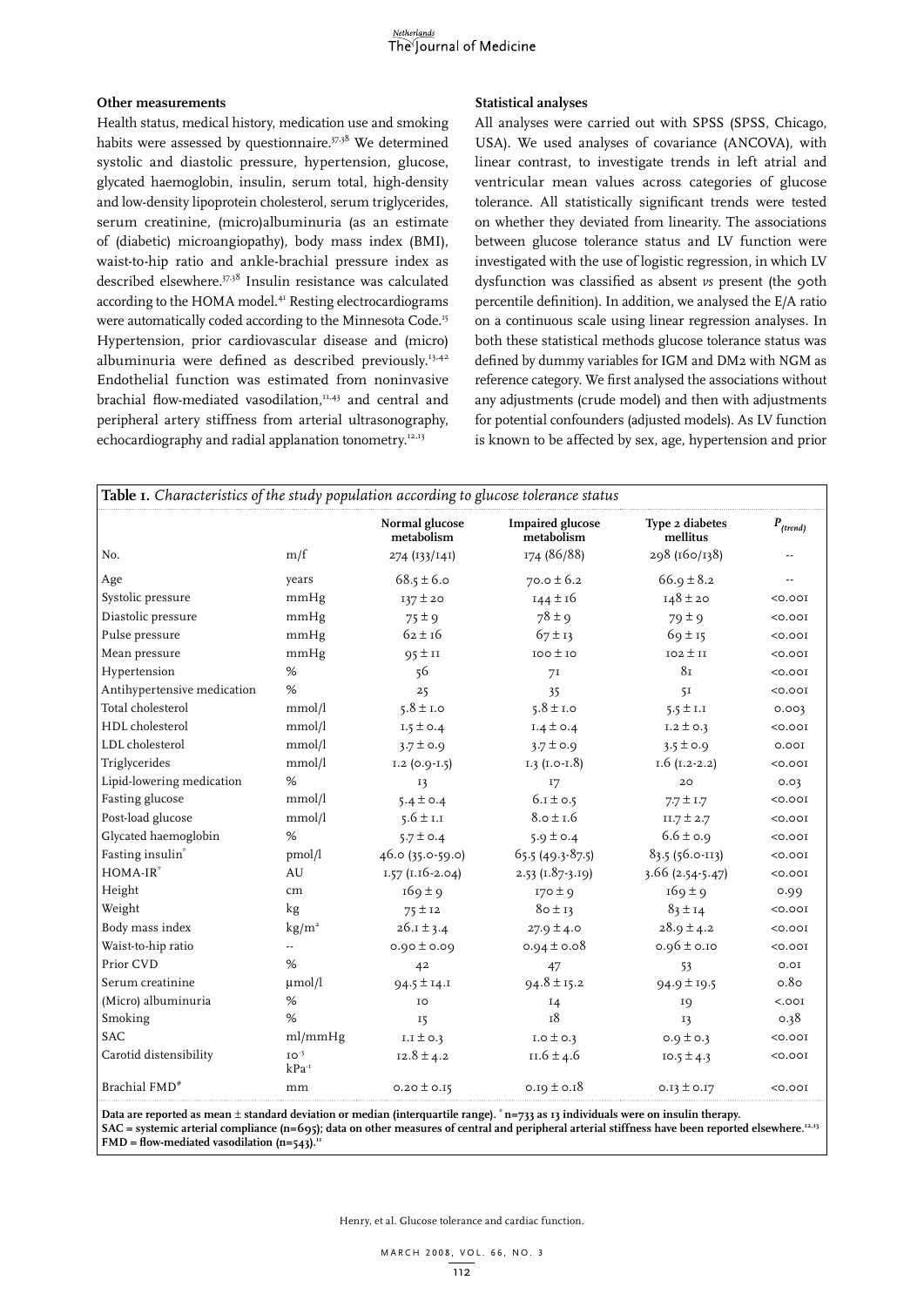cardiovascular disease (including coronary artery disease), these variables were considered first in the adjusted models. After we had assessed the main effects, interaction terms were used to investigate whether the association between glucose tolerance status and left ventricular function differed according to sex. Individuals with impaired fasting glucose (n=64) and impaired glucose tolerance (n=116) did not significantly differ from each other with regard to any of the analyses and were therefore combined.

Results are expressed as odds ratios with their 95% confidence interval. P values <0.05 were considered statistically significant.

# **Re s u l t s**

## **Echocardiographic examinations**

Of the 822 participants, 53 did not undergo the full standardised echocardiographic protocol for logistical reasons and in 23, a qualitatively satisfactory echocardiogram could not be obtained either due to a high body mass index (n=20; body mass index of subjects with an echocardiographic examination *vs* those without: 27.3  $\pm$  3.8 kg/m<sup>2</sup> *vs* 36.4  $\pm$ 7.9; p<0.001) or a poor transthoracic window (n=3). Further analyses were therefore based on 746 individuals (*table 1*).

# **Glucose tolerance and LV systolic function**

Ejection fraction and fractional shortening decreased with deteriorating glucose tolerance status ( $P_{(trend)}$  for both <0.001). LV end-systolic volume increased with deteriorating glucose tolerance status ( $P_{(trend)} = 0.007$ ). The prevalence of LV systolic dysfunction (standardised for age and sex) in NGM, IGM and DM2 was 13, 14 and 30%, respectively (P(trend) <0.001) (*table 2*).

# **Glucose tolerance and LV diastolic function**

The prevalence in NGM, IGM and DM2 of peak A velocity ≥97 cm/s was 10% (by definition), 16 and 22%, respectively; of difference between  $A_{\text{pv}}$  and  $A_{\text{mv}}$  duration ≥41 ms, 10% (by definition), 11 and 14%; and of left atrial volume  $\geq$ 57 ml, 10% (by definition), 14 and 24%. The prevalence of diastolic dysfunction (standardised for age and sex) in NGM, IGM and DM2 was 26, 36 and 47% ( $P_{(trend)}$  <0.001). The E/A ratio decreased with deteriorating glucose tolerance ( $P_{(trend)}$ ) = 0.007) (*table 2*).

# **Odds ratios for LV systolic and diastolic dysfunction**

As compared with NGM, DM2 was significantly associated with LV systolic dysfunction (OR (95% CI), 2.44 (1.55 to 3.85)). The association remained statistically significant after additional adjustment for sex, age, hypertension, prior cardiovascular disease, body mass index and (micro)

| Table 2. Left ventricular function according to glucose tolerance status                                                                                                                                                                                                                         |                              |                                       |                                |               |  |  |
|--------------------------------------------------------------------------------------------------------------------------------------------------------------------------------------------------------------------------------------------------------------------------------------------------|------------------------------|---------------------------------------|--------------------------------|---------------|--|--|
|                                                                                                                                                                                                                                                                                                  | Normal glucose<br>metabolism | <b>Impaired glucose</b><br>metabolism | Type 2 diabetes<br>mellitus    | $P_{(trend)}$ |  |  |
| Prevalence of left ventricular dysfunction <sup>a</sup>                                                                                                                                                                                                                                          |                              |                                       |                                |               |  |  |
| Systolic dysfunction (%)                                                                                                                                                                                                                                                                         | 13                           | $I_4$                                 | 30                             | < 0.001       |  |  |
| Diastolic dysfunction (%)                                                                                                                                                                                                                                                                        | 26                           | 36                                    | 47                             | 50.001        |  |  |
| <b>Estimates of systolic function</b>                                                                                                                                                                                                                                                            |                              |                                       |                                |               |  |  |
| Left ventricular end-systolic volume (ml)                                                                                                                                                                                                                                                        | 38(1)                        | 38(1)                                 | 42 $(I.0)^{\dagger}$           | 0.007         |  |  |
| Ejection fraction                                                                                                                                                                                                                                                                                | 0.63(0.01)                   | $0.62$ (0.01)                         | $0.59$ (0.01) <sup>†‡</sup>    | 100.00        |  |  |
| % of individuals with ejection fraction $<$ 55                                                                                                                                                                                                                                                   | 13                           | <b>14</b>                             | $30^{\dagger\ddagger}$         | < 0.001       |  |  |
| Fractional shortening                                                                                                                                                                                                                                                                            | 46.9(0.3)                    | 46.5(0.4)                             | 44.7 $(0.3)$ <sup>†‡</sup>     | 50.001        |  |  |
| <b>Estimates of diastolic function</b>                                                                                                                                                                                                                                                           |                              |                                       |                                |               |  |  |
| Peak E velocity (cm/s)                                                                                                                                                                                                                                                                           | $64.7$ (i.o)                 | 65.0 (1.3)                            | 69.1 $(I.0)^{\dagger\ddagger}$ | 0.002         |  |  |
| Peak A velocity (cm/s)                                                                                                                                                                                                                                                                           | $77.0$ $(1.0)$               | $81.2 (1.3)^{#}$                      | $87.2 (1.0)^{++}$              | 50.001        |  |  |
| % of individuals with peak A velocity $\geq$ 97                                                                                                                                                                                                                                                  | IO                           | $T6$ <sup>#</sup>                     | $22^{11}$                      | 100.00        |  |  |
| E/A ratio                                                                                                                                                                                                                                                                                        | $0.87$ (0.01)                | $0.82$ (0.02)                         | $0.82$ (0.01) <sup>†</sup>     | 0.007         |  |  |
| Deceleration time E (ms)                                                                                                                                                                                                                                                                         | 244(3)                       | 237(4)                                | 24I(3)                         | 0.53          |  |  |
| Duration of A <sub>my</sub> (ms)                                                                                                                                                                                                                                                                 | 124(1)                       | I2I(I)                                | 123(1)                         | 0.70          |  |  |
| Duration of A <sub>pv</sub> (ms)                                                                                                                                                                                                                                                                 | 139(1)                       | 136(2)                                | $144 (1)$ <sup>11</sup>        | O.I2          |  |  |
| % of individuals with $A_{\text{pv}}$ - $A_{\text{mv}} \geq 4$ <sup>I</sup>                                                                                                                                                                                                                      | IO                           | II                                    | $14^{11}$                      | 0.20          |  |  |
| Isovolumetric relaxation time (ms)                                                                                                                                                                                                                                                               | 130(3)                       | 132(4)                                | 138(3)                         | 0.10          |  |  |
| Left atrium volume (ml)                                                                                                                                                                                                                                                                          | 42(1)                        | 43 $(I)$                              | 51 $(I)^{11}$                  | < 0.001       |  |  |
| % of individuals with left atrium volume $\geq 57$                                                                                                                                                                                                                                               | IO                           | $I_4$                                 | $24^{11}$                      | 50.001        |  |  |
| Left ventricular end-diastolic volume (ml)                                                                                                                                                                                                                                                       | IOO(I)                       | IOO(2)                                | IOO(I)                         | 0.96          |  |  |
| Data are reported as mean values (standard error) adjusted for age and sex, whereas the percentages of the individual measurements of left<br>ventrical function were standardised for age and sex, with normal glucose metabolism as reference group, <sup>a</sup> For definitions see methods, |                              |                                       |                                |               |  |  |

**p<0.05** *vs* **normal glucose metabolism. ‡ p<0.05** *vs* **impaired glucose metabolism. # p<0.05** *vs* **=normal glucose metabolism.**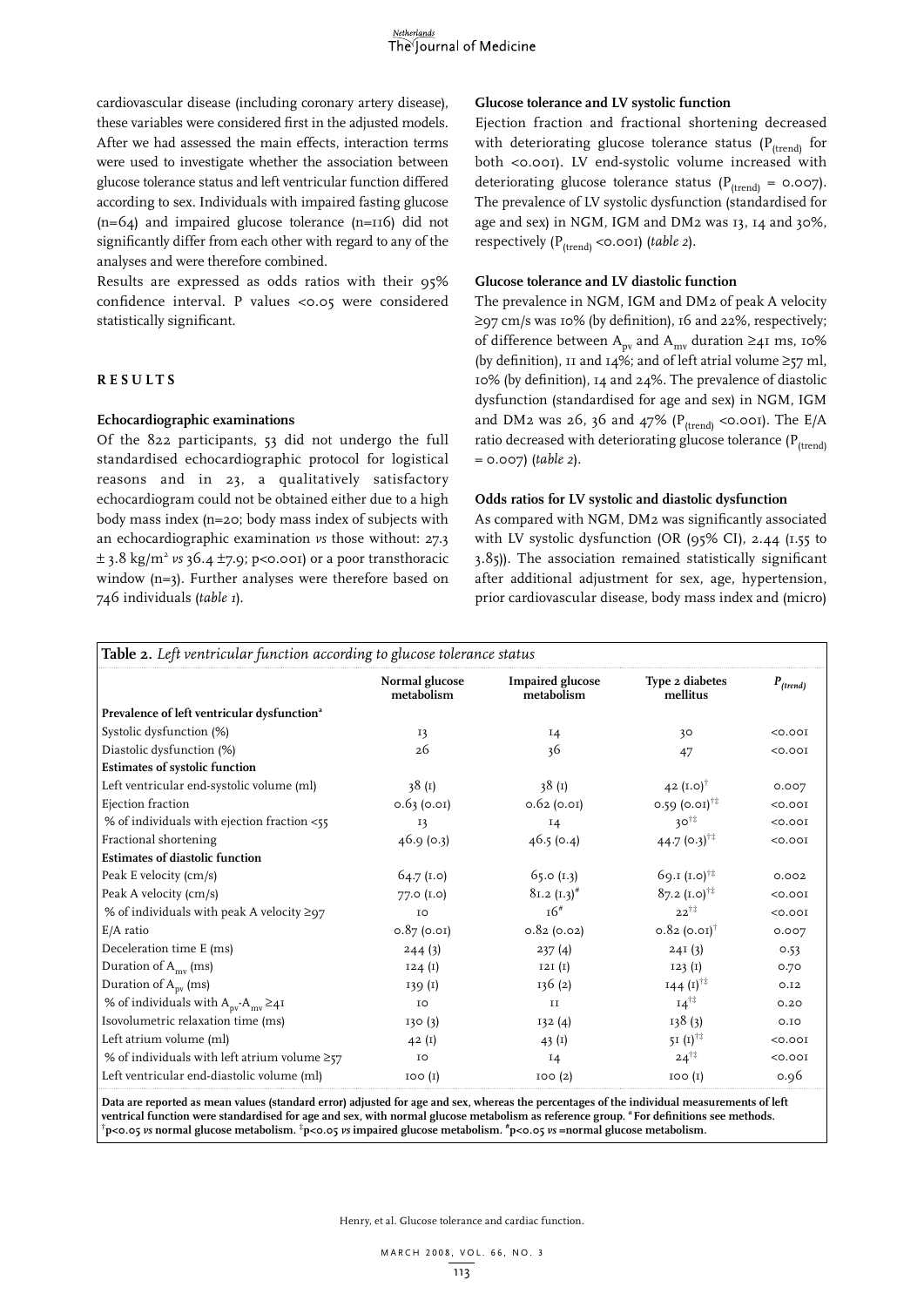#### Netherlands The Journal of Medicine

albuminuria (OR, 2.04 (1.24 to 3.36)). IGM was not statistically significantly associated with LV systolic dysfunction (*table 3* and *figure 1*).

As compared with NGM, DM2 was significantly associated with LV diastolic dysfunction  $(OR, 2.54 (1.77 to 3.65)).$ The association remained statistically significant after additional adjustment for sex, age, hypertension, prior cardiovascular disease, body mass index and (micro) albuminuria (OR, 2.42 ( $1.63$  to  $3.60$ )). IGM was not statistically significantly associated with LV diastolic dysfunction after adjustment for hypertension and body mass index.

If we repeated the analyses with peak E, peak A and E/A ratio as continuous variables using regression analyses our results were not materially altered. However, the association between E/A ratio (i.e., a measure composed of both 'early' and 'late' diastolic dysfunction) and IGM reached statistical significance even after adjustment for prior cardiovascular disease and microalbuminuria (regression coefficient  $\beta$  (95% CI) -0.05 (-0.10 to -0.01) and -0.05 (-0.09 to -0.01) respectively (*table 4*; models 6 and 7).

Results were similar when additionally adjusted for brachial flow-mediated vasodilation or measures of central and peripheral arterial stiffness (*table 3*, models 8 to 10).

To estimate the contribution of hyperglycaemia, hyperinsulinaemia and insulin resistance to the association between glucose tolerance status and left ventricular function, we compared the above analyses with those additionally adjusted for HbA1c (or fasting or postload glucose) and for insulin and insulin resistance. This showed that hyperglycaemia and hyperinsulinaemia explained 28% of the association of glucose tolerance





**metabolism; DM2 = type 2 diabetes mellitus. NGM served as reference category. Adjustments were made for age, sex, hypertension, body mass index, prior cardiovascular disease, and (micro)albuminuria.**

with LV systolic dysfunction and 39% of that with LV diastolic dysfunction, with both variables contributing approximately equally (data not shown).

# **Additional analyses**

The results of the logistic regression analyses for LV systolic dysfunction were not materially altered if the cut-off value for ejection fraction was set at 45% (data not shown). The impact of a deteriorating glucose tolerance status on left ventricular function might be worse in women.<sup>1</sup> However, we found no interaction between DM2 and sex

|  |  |  | <b>Table 3.</b> Adjusted odds ratios for left ventricular dysfunction according to glucose tolerance status |
|--|--|--|-------------------------------------------------------------------------------------------------------------|
|  |  |  |                                                                                                             |

|                  | Model Added variables                                                                                                                                |                                       | <b>Systolic dysfunction</b>    | Diastolic dysfunction                 |                                |  |
|------------------|------------------------------------------------------------------------------------------------------------------------------------------------------|---------------------------------------|--------------------------------|---------------------------------------|--------------------------------|--|
|                  |                                                                                                                                                      | <b>Impaired glucose</b><br>metabolism | Type 2 diabetes<br>mellitus    | <b>Impaired glucose</b><br>metabolism | Type 2 diabetes<br>mellitus    |  |
| Ι.               | Crude                                                                                                                                                | I.IO (0.62 to I.95)                   | 2.44 (1.55 to 3.85)            | 1.63 (1.07 to 2.46)                   | 2.54 (1.77 to 3.65)            |  |
| $\overline{2}$ . | Model $I + sex$                                                                                                                                      | $1.08$ (0.6 $1$ to $1.93$ )           | 2.43 (1.53 to 3.88)            | 1.63 (1.07 to 2.46)                   | 2.54 (1.77 to 3.65)            |  |
| 3.               | Model $2 + age$                                                                                                                                      | 1.10 (0.61 to 1.96)                   | 2.38 $(I.49 \text{ to } 3.80)$ | 1.50 ( $0.98$ to $2.29$ )             | $2.98$ (2.05 to 4.34)          |  |
| 4.               | Model $3 + hyp$ ertension                                                                                                                            | $1.06$ (0.59 to $1.91$ )              | 2.22 (1.37 to 3.58)            | $1.41$ (0.92 to 2.16)                 | $2.63$ (1.78 to 3.87)          |  |
| $5 -$            | Model $4 +$ body mass index                                                                                                                          | $1.06$ (0.59 to $1.90$ )              | 2.13 (1.31 to 3.46)            | 1.33 ( $0.86$ to 2.06)                | 2.46 (1.65 to 3.65)            |  |
| 6.               | Model $5 +$ prior cardiovascular disease                                                                                                             | 1.04 (0.58 to 1.88)                   | 2.08 (1.26 to 3.41)            | 1.33 ( $0.86$ to 2.06)                | 2.44 (1.64 to 3.63)            |  |
| 7.               | Model $5 + (micro-)albuminuria$                                                                                                                      | $1.03$ (0.57 to $1.86$ )              | 2.04 (1.24 to 3.36)            | 1.33 ( $0.86$ to 2.05)                | 2.42 (1.63 to 3.60)            |  |
| 8.               | Model $\zeta$ + carotid distensibility*                                                                                                              | $0.98$ (0.50 to 1.93)                 | 2.02 (I.I5 to 3.52)            | 1.38 (0.79 to 2.08)                   | 2.20 $(I.43 \text{ to } 3.37)$ |  |
| q.               | Model $\zeta$ + systemic compliance <sup>*</sup>                                                                                                     | $0.89$ (0.45 to 1.77)                 | 2.85 (1.67 to 4.84)            | 1.27 (0.77 to 2.10)                   | 2.48 (1.59 to 3.87)            |  |
| IO.              | Model $\zeta$ + flow mediated dilation <sup>*</sup>                                                                                                  | $1.08$ (0.54 to 2.16)                 | 3.26 (1.86 to 5.73)            | $I.3I$ (0.80 to 2.14)                 | 2.32 (1.49 to 3.62)            |  |
|                  | Results are expressed as odds ratios ( $95\%$ CI). Normal glucose metabolism serves as reference category. For carotid distensibility: $n=724$ ; for |                                       |                                |                                       |                                |  |

**systemic compliance: n=612; for flow-mediated dilatation: n=605.**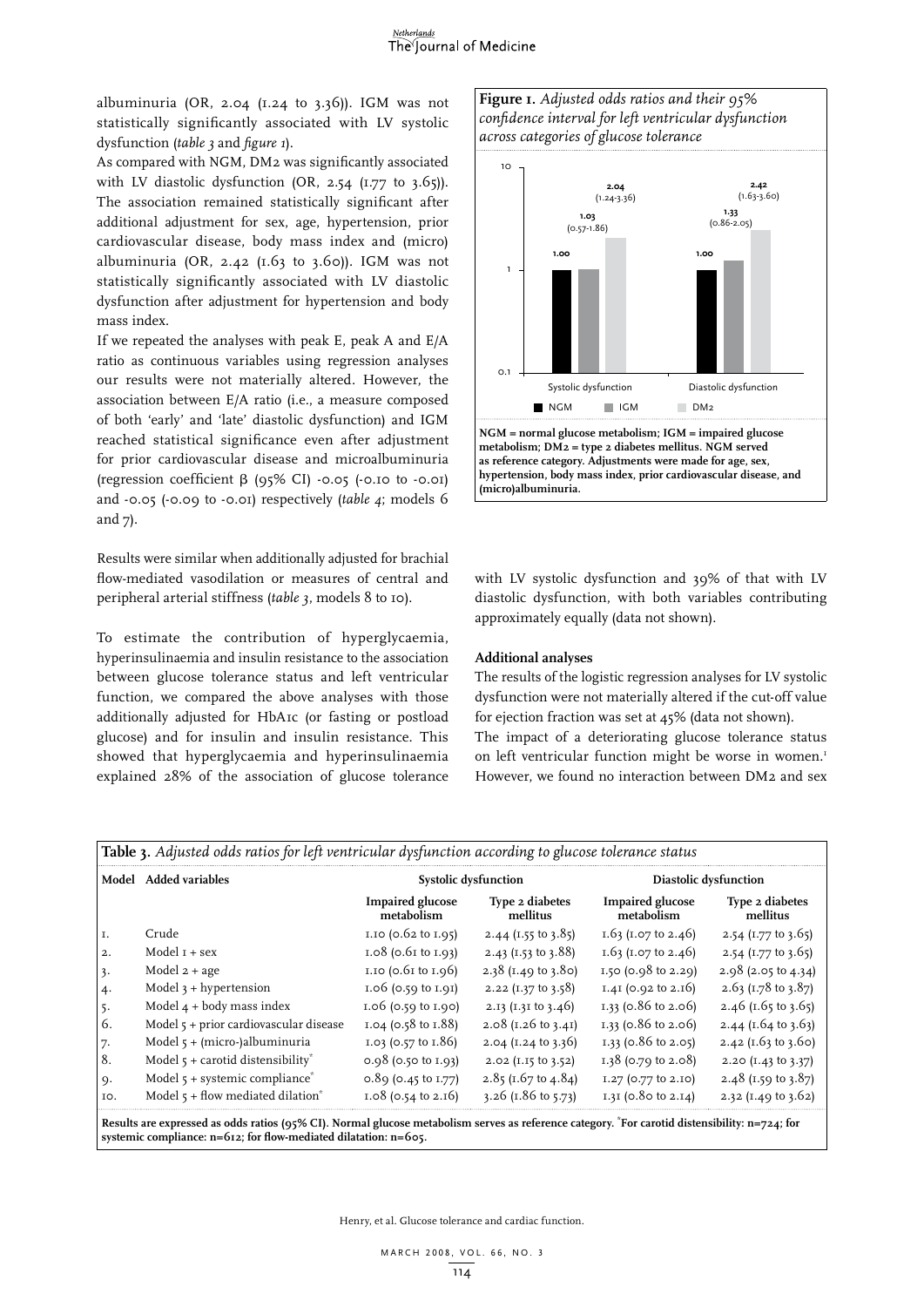#### <u>Netherlands</u> The Journal of Medicine

|    | Model Added variables                       | Peak E velocity (cm/s)                   |                                                               | Peak A velocity (cm/s)                                      |                                                                                                                                                                             | $E/A$ ratio $(-)$                                                                             |                                                                   |
|----|---------------------------------------------|------------------------------------------|---------------------------------------------------------------|-------------------------------------------------------------|-----------------------------------------------------------------------------------------------------------------------------------------------------------------------------|-----------------------------------------------------------------------------------------------|-------------------------------------------------------------------|
|    |                                             | <b>Impaired</b><br>glucose<br>metabolism | Type 2<br>diabetes<br>mellitus                                | <b>Impaired</b><br>glucose<br>metabolism                    | Type 2<br>diabetes<br>mellitus                                                                                                                                              | <b>Impaired</b><br>glucose<br>metabolism                                                      | Type 2<br>diabetes<br>mellitus                                    |
| Ι. | Crude                                       | $-0.05$<br>$(-3.31 \text{ to } 3.21)$    | 4.59<br>$(1.76 \text{ to } 7.41)$                             | 5.67<br>$(2.08 \text{ to } 9.25)$                           | 8.40<br>$(5.29 \text{ to } II.52)$                                                                                                                                          | $-0.07$                                                                                       | $-0.03$<br>$(-0.12 \text{ to } -0.03)$ $(-0.08 \text{ to } 0.01)$ |
| 2. | Model $I + sex$                             | $-0.00$<br>$(-3.21 \text{ to } 3.20)$    | 4.90<br>$(2.12 \text{ to } 7.68)$                             | 5.73<br>$(2.26 \text{ to } 9.21)$                           | 8.88<br>$(5.86 \text{ to } II.90)$                                                                                                                                          | $-0.07$<br>$(-0.12 \text{ to } -0.03)$                                                        | $-0.04$<br>$(-0.08 \text{ to } 0.01)$                             |
| 3. | Model $2 + age$                             | O.3I<br>$(-2.89 \text{ to } 3.51)$       | 4.53<br>$(1.76 \text{ to } 7.30)$                             | 4.52<br>$(1.22 \text{ to } 7.82)$                           | IO.23<br>$(7.36 \text{ to } 13.10)$                                                                                                                                         | $-0.06$<br>$(-0.10 \text{ to } -0.01)$ $(-0.00 \text{ to } -0.01)$                            | $-0.05$                                                           |
| 4. | Model $3 + hyp$ ertension                   | $-0.07$<br>$(-3.29 \text{ to } 3.15)$    | 4.78                                                          | 3.90<br>$(0.90 \text{ to } 6.66)$ $(0.60 \text{ to } 7.20)$ | 8.99<br>$(6.03 \text{ to } II.94)$                                                                                                                                          | $-0.06$<br>$(-0.10 \text{ to } -0.01)$ $(-0.00 \text{ to } -0.01)$                            | $-0.05$                                                           |
| 5. | Model $4 +$ body mass index                 | $-0.80$                                  | 2.80<br>$(-4.04 \text{ to } 2.43)$ $(-0.13 \text{ to } 5.72)$ | 3.26<br>(-0.75 to 6.59)                                     | 8.15                                                                                                                                                                        | $-0.05$<br>$(5.13 \text{ to } 11.17)$ $(-0.10 \text{ to } -0.01)$ $(-0.00 \text{ to } -0.01)$ | $-0.05$                                                           |
| 6. | Model $5 + prior$<br>cardiovascular disease | $-0.62$<br>$(-3.88 \text{ to } 3.12)$    | 2.12<br>$(-0.89 \text{ to } 5.13)$                            | 2.93                                                        | 7.30<br>$(-0.40 \text{ to } 6.25)$ $(4.25 \text{ to } 10.36)$                                                                                                               | $-0.06$<br>$(-0.10 \text{ to } -0.01)$ $(-0.00 \text{ to } -0.01)$                            | $-0.05$                                                           |
| 7. | Model $5 + (micro)$<br>albuminuria          | $-0.82$                                  | 2.75                                                          | 3.19                                                        | 7.89<br>$(-4.06 \text{ to } 2.43)$ $(-0.20 \text{ to } 5.71)$ $(-0.14 \text{ to } 6.51)$ $(4.86 \text{ to } 10.92)$ $(-0.10 \text{ to } -0.01)$ $(-0.00 \text{ to } -0.00)$ | $-0.05$                                                                                       | $-0.05$                                                           |

(all p values  $\geq 0.13$ ), which means that within our data no significant sex differences existed in the relationship between left ventricular function and glucose tolerance status. Results were not materially altered if we replaced hypertension by any of the other blood pressure variables, or if we replaced body mass index by body surface area or waist-to-hip ratio (data not shown).

The results of the logistic regression analyses for LV diastolic dysfunction were not materially altered if we excluded those with an ejection fraction <45% (n=23) (data not shown).

Results were also similar when additionally adjusted for lipid profile, use of lipid-lowering or antihypertensive medication (including ACE inhibitors), smoking, serum creatinine and LV wall motion abnormalities (data not shown).

If we replaced the P90 cut-off values for LA volume and  $A_{\text{pv}}-A_{\text{mv}}$  wave duration for published cut-off values<sup>44,45</sup> or chose the P95 as cut-off value, our results were not materially altered.

# **D i s cu ssio n**

This study had four main results. First, as compared with NGM, DM2 was associated with a 2.0-fold greater risk of LV systolic dysfunction and a 2.4-fold greater risk of LV diastolic dysfunction. Second, these higher risks could not be explained by higher blood pressure or greater obesity, which are often observed in DM2, nor by DM2-associated impairment of large and small artery function, as estimated from the prevalence of prior cardiovascular disease and (micro)albuminuria, and from large artery endothelium-dependent vasodilation and stiffness. Third, a considerable part of LV dysfunction in DM2 (about 30 to 40%) was explained by hyperglycaemia and hyperinsulinaemia. Fourth, in this elderly population, IGM was not significantly associated with impaired LV function using the definition based upon the 90th percentile of diastolic dysfunction (DDF) parameters, but was associated with DDF using linear regression analyses with the E/A ratio on a continuous scale. These findings may thus explain why DM2 increases the risk of systolic and diastolic heart failure, and additionally argue in favour of a distinct metabolic cardiomyopathy in elderly individuals with DM2. In elderly individuals with IGM this is less clear.

Our study was comprehensive and had important advantages over previous studies on the association between glucose tolerance and LV function, which were relatively small,<sup>17-27</sup> targeted selected populations,<sup>18,19,22-24,28</sup> or dealt exclusively with DM217-28 whilst population-based studies focused primarily on LV structure in relation to LV systolic dysfunction.<sup>29-33</sup>

Our results on systolic dysfunction are in concordance with a study by Celentano et al.,<sup>17</sup> who studied 64 telephone company employees, the HyperGen Study<sup>30</sup> and two Strong Heart Study reports.<sup>29,31</sup> However, the Cardiovascular Health Study (CHS),<sup>32</sup> somewhat unexpectedly, did not observe systolic dysfunction in DM2.

Our study is the first to observe a clear association between DM2 and LV diastolic dysfunction in a large (Caucasian) general population-based study, designed to investigate the differences between NGM, IGM and DM2. Previous studies<sup>18,19,22,25,29,32,36</sup> may have failed to detect a consistent association of DM2 with LV diastolic dysfunction because of the use of echocardiographic measures of both *early* and *late* LV diastolic filling (i.e., the E/A ratio) which can be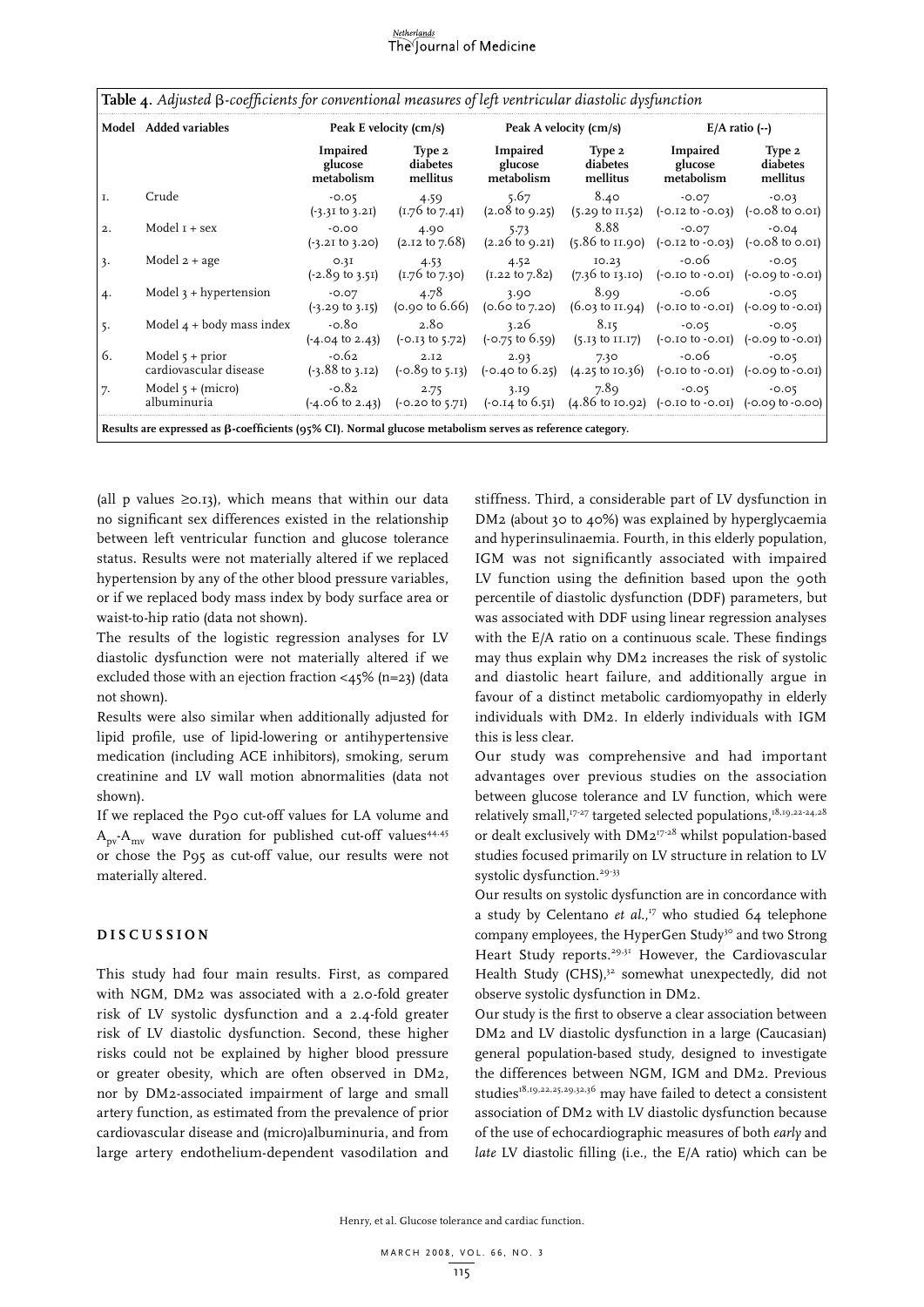hampered by the phenomenon of 'pseudo-normalisation' (i.e., an apparently normal LV diastolic filling pattern due to increased LA pressure, as a direct consequence of decreased LV compliance).46 Interestingly, in our study a significant relationship did exist between the E/A ratio and glucose tolerance status. The reason for this discrepancy is not clear. However, to further overcome the phenomenon of pseudo-normalisation, we also analysed measurements of *late* diastolic performance (i.e., peak A velocity, A<sub>nv</sub>-A<sub>mv</sub> duration and LA volume) and combined these into a simple sum score, which has the advantage of excluding active myocardial relaxation during diastole<sup>46</sup> and thus providing optimal characterisation of passive stiffness of the LV chamber.

The mechanisms linking DM2 to systolic and diastolic LV dysfunction are incompletely understood. We found no evidence that DM2-associated hypertension and obesity played a role. In addition, our data do not support an important role for DM2-induced impairment of large and small artery function. However, the validity of this conclusion depends on the accuracy of the estimates of arterial function we used. For example, we used brachial artery endothelium-dependent vasodilation and (micro) albuminuria as estimates of coronary epicardial and microvascular function, respectively, and this may be insufficiently precise. Therefore, future studies to address these issues should use more sophisticated techniques.

Interestingly, indices of hyperglycaemia and hyperinsulinaemia (or insulin resistance) explained about 30 to 40% of the association between DM2 and LV dysfunction, supporting the existence, in these elderly individuals, of a distinct metabolic cardiomyopathy.<sup>14,47,48</sup> Hyperglycaemia and hyperinsulinaemia may impair LV function through several pathways, the relative importance of which is not completely understood. First, hyperglycaemia alters intracellular calcium homeostasis, leading to depressed contractile function.49,50 Second, hyperglycaemia increases oxidative and carbonyl stress,<sup>51</sup> which may lead to a chronic, low-grade inflammatory response and cross-linking of myocardial proteins, which may promote myocardial fibrosis and impair LV compliance, effects that may be enhanced by the growth promoting properties of hyperinsulinaemia.52,53

It is not known whether IGM is independently associated with risk of heart failure. In our study, IGM was not associated with systolic dysfunction, and the association with diastolic dysfunction (based upon the 90th percentile definition) was explained by body mass index and hypertension. However, the association between IGM and DDF estimated from the E/A ratio remained after multivariate adjustment. Therefore, we conclude that IGM was associated with DDF but not with SDF.

Our study had several limitations. First, we cannot exclude that our results have been influenced by the co-existence of

(subclinical) cardiovascular disease affecting both LV wall motion and shape. To address this concern, we adjusted for prior cardiovascular disease in our statistical analyses. Moreover, our results were not materially altered when additionally adjusted for wall motion abnormalities (data not shown). Second, our results were obtained in elderly individuals. Therefore, we may have underestimated the association of LV dysfunction with glucose tolerance due to a healthy survivor effect. Finally, as our study was cross-sectional in nature, causality should be inferred with caution and it remains to be determined whether our results can be generalised to other ethnicities.

We conclude that DM2 is independently associated with a 2.0 greater risk of LV systolic dysfunction and a 2.4 greater risk of LV diastolic dysfunction. This may explain the increased risk of systolic and diastolic heart failure in elderly individuals with DM2.

# **A ckn o w l e d gement**

This study was supported by the Netherlands Heart Foundation (grant  $98154$ ).

The authors are indebted to M.R.F.T. van Eijck-Weel for excellent assistance in both the echocardiography as well as the logistics of the study.

# **Re f e r ence s**

- 1. Kannel WB, McGee DL. Diabetes and cardiovascular disease. The Framingham study. JAMA 1979;241:2035-8.
- 2. Bell DS. Heart failure: the frequent, forgotten, and often fatal complication of diabetes. Diabetes Care 2003;26:2433-41.
- 3. Bauters C, Lamblin N, Mc Fadden EP, Van Belle E, Millaire A, de Groote P. Influence of diabetes mellitus on heart failure risk and outcome. Cardiovasc Diabetol 2003;2:1.
- Jagasia D, McNulty PH. Diabetes mellitus and heart failure. Congest Heart Fail 2003;9:133-9.
- 5. Bella JN, Devereux RB, Roman MJ, et al. Separate and joint effects of systemic hypertension and diabetes mellitus on left ventricular structure and function in American Indians (the Strong Heart Study). Am J Cardiol 2001;87:1260-5.
- 6. Kenchaiah S, Evans JC, Levy D, et al. Obesity and the risk of heart failure. N Engl J Med 2002;347:305-13.
- 7. Coviello JS, Nystrom KV. Obesity and heart failure. J Cardiovasc Nurs 2003;18:360-8.
- 8. Haffner SM, Lehto S, Ronnemaa T, Pyorala K, Laakso M. Mortality from coronary heart disease in subjects with type 2 diabetes and in nondiabetic subjects with and without prior myocardial infarction. N Engl J Med 1998;339:229-34.
- 9. Sarnak MJ, Levey AS, Schoolwerth AC, et al. Kidney disease as a risk factor for development of cardiovascular disease: a statement from the American Heart Association Councils on Kidney in Cardiovascular Disease, High Blood Pressure Research, Clinical Cardiology, and Epidemiology and Prevention. Hypertension 2003;42:1050-65.
- 10. Creager MA, Luscher TF, Cosentino F, Beckman JA. Diabetes and vascular disease: pathophysiology, clinical consequences, and medical therapy: Part | Circulation 2003;108:1527-32